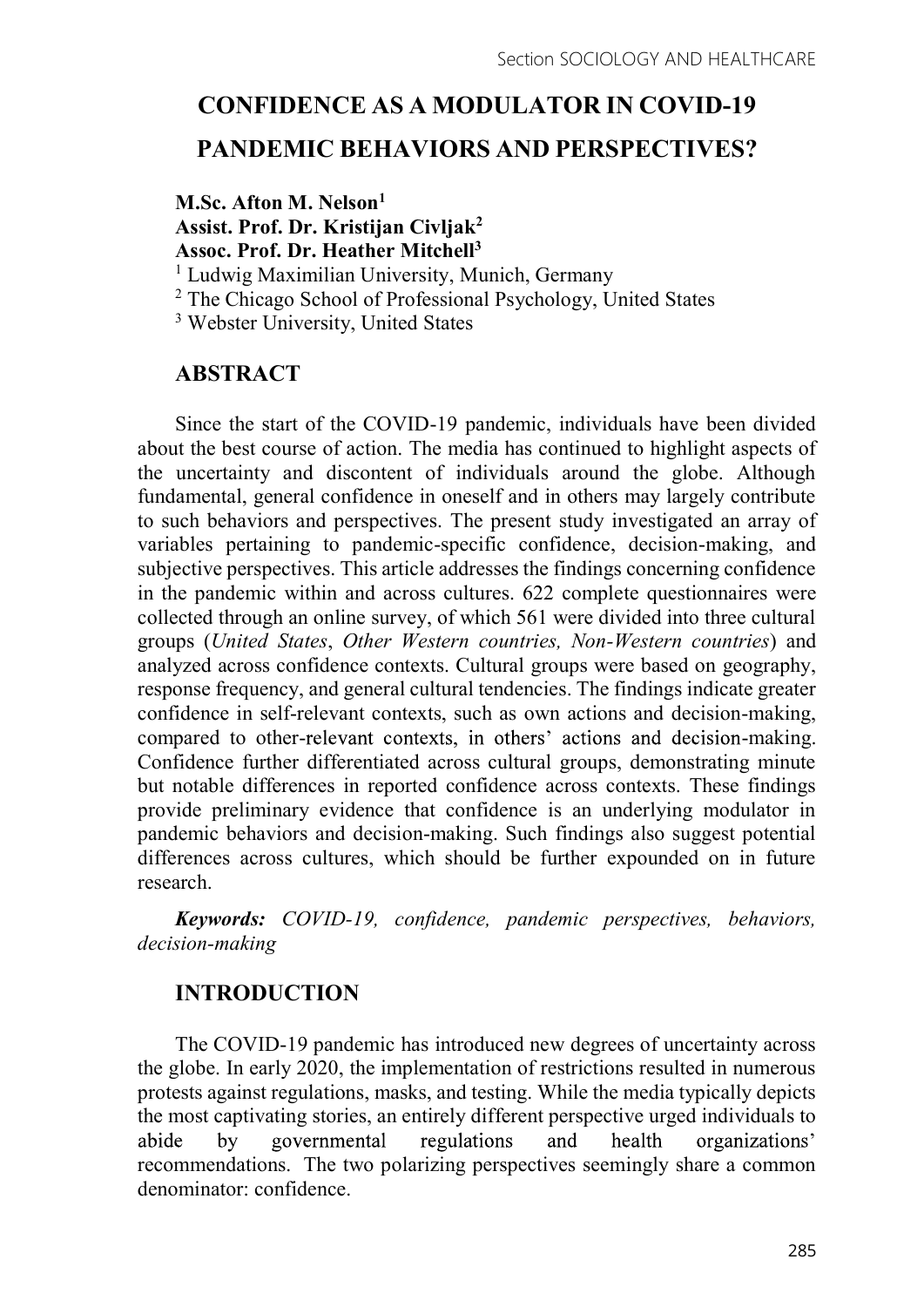Confidence is arguably a silent, key factor driving our actions and choices. Numerous studies have linked confidence and decision-making, even identifying the neural networks related to confidence [1]. The effects of confidence are typically documented with respect to areas of expertise, such as clinical decisionmaking [2] or group decision-making [3]. Research has demonstrated that subjective confidence is predictive of information seeking in decision-making [4]. Furthermore, the COVID-19 pandemic has highlighted the uncertainty through confidence in governmental decision-making and misinformation [5][6] and even our ability to "win" against the virus [7]. However, the contextual nature of confidence concerning self and other and how this is represented across cultures has yet to be investigated. More specifically, the timely and unprecedented nature of the COVID-19 pandemic calls for further exploration as to how confidence might modulate behaviors and decision-making during a crisis within and across cultures. Therefore, the study aimed to investigate confidence and decisionmaking within the pandemic, as well as exploring cross-cultural differences. We explored the role of confidence as a possible, modulating factor in pandemic behaviors in the present article.

## **METHODS**

Supplementary materials, including the full questionnaire, translations, raw data, and preprocessed data are available on OSF: https://osf.io/sjhdy/.

## Participants

Six hundred and fifty-five respondents voluntarily filled out the complete survey. Exclusion criteria consisted of individuals under the age of 18 years, failure to complete the survey in full, and failure to coherently respond to the questions. Eleven respondents were omitted due to the minimum age criterion, and an additional 22 respondents were omitted for obscure or non-sensical answers. Six hundred and twenty-two respondents were included in the following analyses. Respondents were organized into three groups during the time of survey completion: United States ( $N = 224$ ), Other Western countries ( $N = 211$ ), and Non-Western countries ( $N = 187$ ). Nationality was initially the grouping variable of interest, but geographical location was substituted due to a high number of responses that confused nationality with race. Note, a mix of nationalities could be responding from countries other than their home country. For meaningful group comparisons, 187 responses from the United States and from the Other Western countries groups were selected at random and used for the final analyses. Thus, the total sample analyzed included 561 participants.

The three cultural groups were characterized by their geographic position, response frequency, and the ideological construct of tradition. The concept of "Western vs. Non-Western" is an ideological construct based on the cultural heritage and traditions of a nation's practices. Although no finite definition exists for westernization, it is rooted in colonialism, modernization, and globalization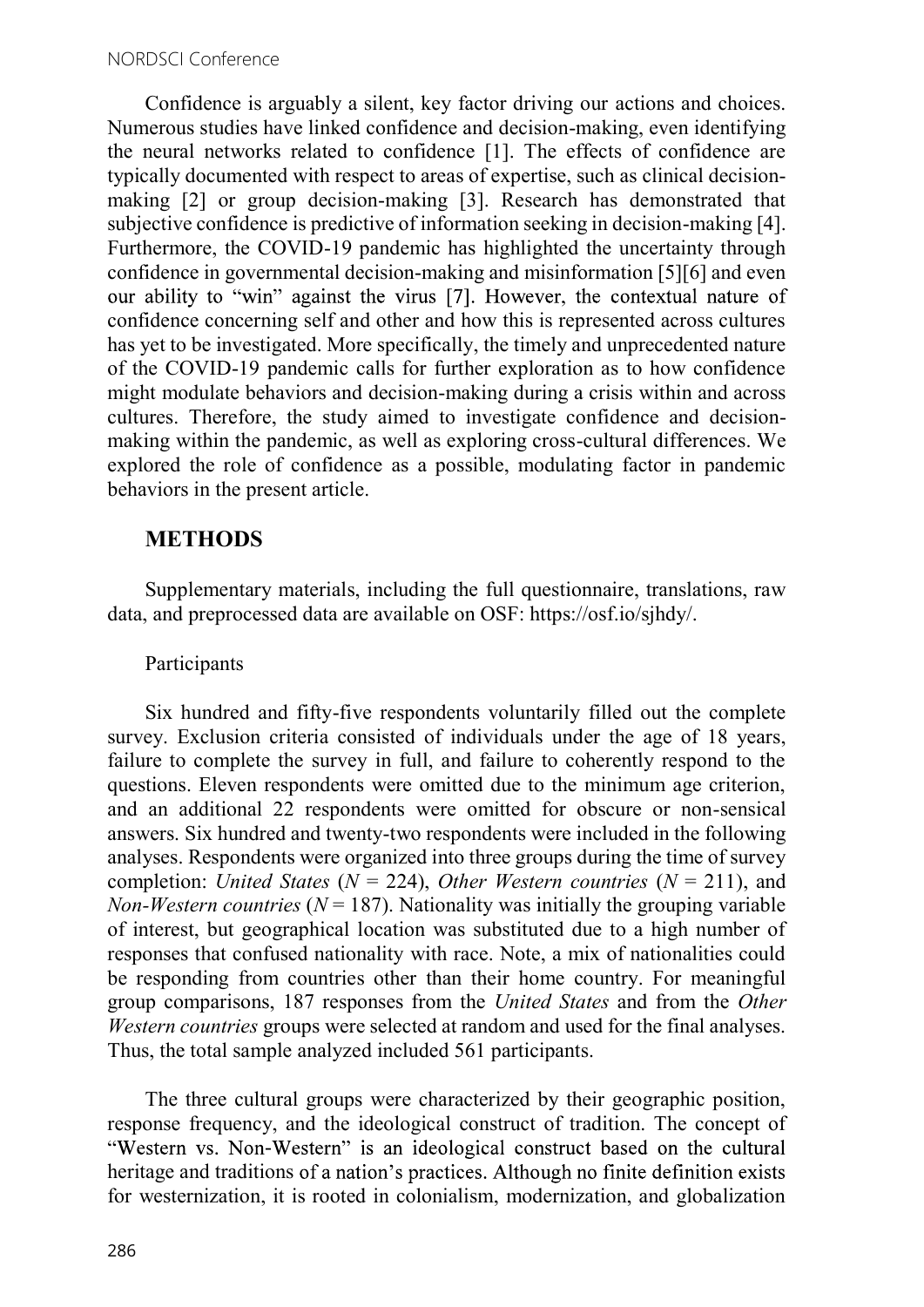by philosophical conceptualization [8]. Geographic commonalities also exist amongst the "Western vs. Non-Western" distinction [9]. We utilized both ideologic traditions and geographic location to sparse the respondents into cultural groups. Respondents from the United States (US) were sorted into a separate category from other western countries, given the high response frequency. Other Western countries (OW) were defined as those with European-American ties and includes respondents located in North America, Europe, or Australia. Non-Western countries (NW) included respondents located in South America, Africa, Middle East, and Asia.

In total, participants responded from 58 countries, most of which included ten or less respondents ( $n = 49$  countries). Table 1 includes a demographic report of the final data. A full list of the countries and their associated geographic group, as well as a full breakdown of all demographic data are reported in the supplementary materials.

Table 1. Mean age and standard deviation are provided. Gender is reported as M (male), F (female), NB (non-binary), and O (other). Education is reported as JH (junior high/middle school), HS (high school), B (Bachelor's degree), PG (postgraduate work). The risk group is reported as a yes or no  $(y, n)$ .

| <i>n</i> per group = $187$ | US             | OW            | <b>NW</b>     | Total $(N = 561)$ |
|----------------------------|----------------|---------------|---------------|-------------------|
| Age                        | 42.20(15.03)   | 29.11 (9.72)  | 28.81 (10.28) | 33.37 (13.43)     |
| <b>Gender:</b>             | 50, 137, 0, 0  | 40, 146, 1, 0 | 58, 128, 0, 1 | 148, 411, 1, 1    |
| M,F, NB, O                 |                |               |               |                   |
| Edu:                       | 0, 18, 64, 105 | 5, 42, 76, 64 | 1, 36, 88, 62 | 6, 96, 228, 231   |
| JH, HS, B, PG              |                |               |               |                   |
| <b>Risk group:</b> y, n    | 53, 134        | 21, 166       | 21, 166       | 95, 466           |

Source: Own source

Study Design

Various social media outlets and university channels distributed the online survey for five months during the heart of the COVID-19 pandemic and accompanying restrictions (May 26, 2020 through October 26, 2020). The present study's survey was designed in English and implemented through Qualtrics. Given the international nature of the study, the survey was translated into 18 languages with the help of translators and Qualtrics' translation function. These translations allowed for greater distribution to non-English speakers. The survey consisted of five parts: 1) demographic questions, 2) personal-pandemic opinions, 3) confidence surrounding the pandemic, 4) a pandemic-phrased decision-making task, and 5) two standardized questionnaires. We will discuss confidence surrounding the pandemic.

Given the scope of the present article, further details concerning the decisionmaking, empathy, and qualitative perspectives will be written in a coinciding article. Notably, culture was initially assessed through Hofstede's cultural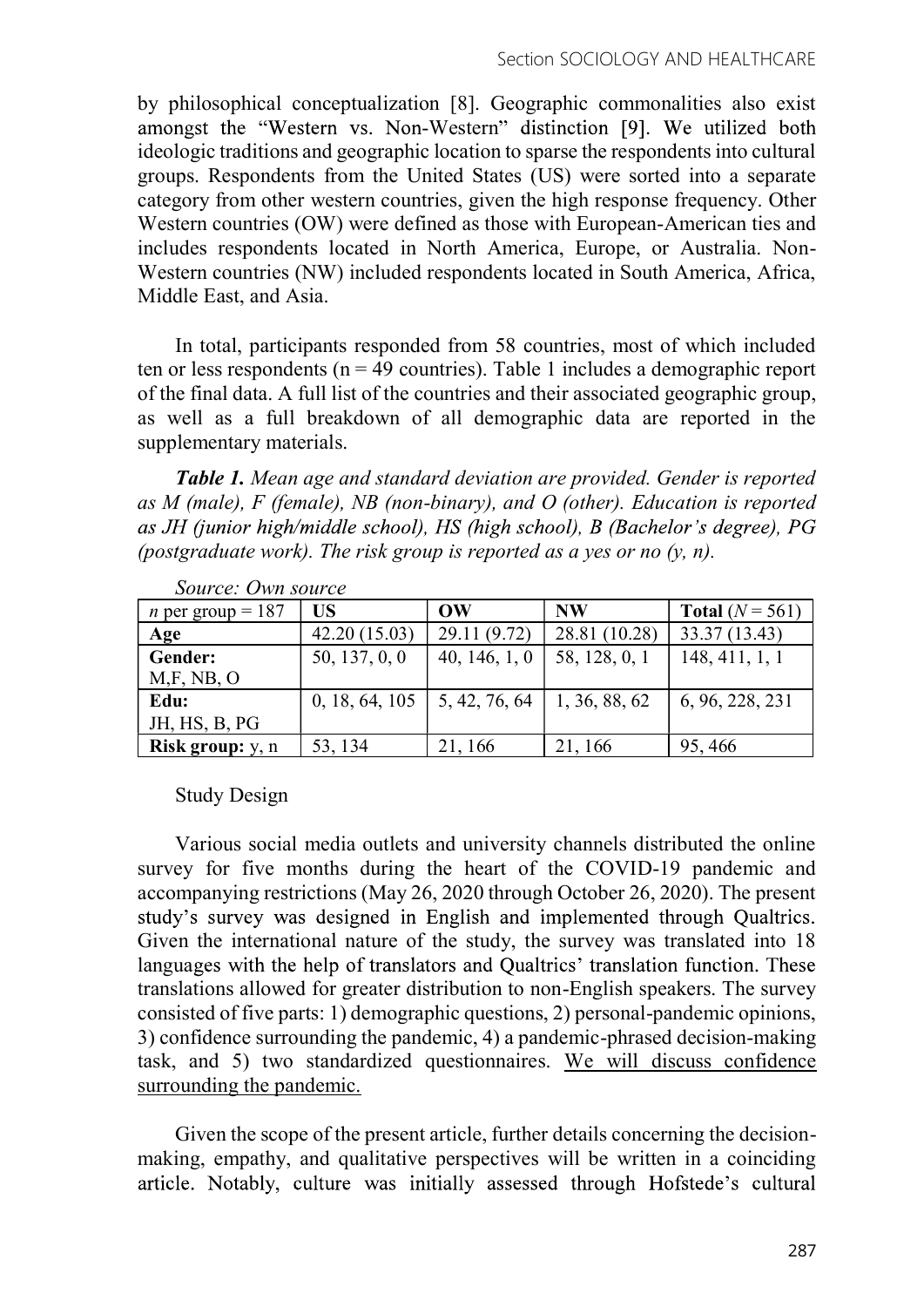dimensions on the Value Survey Module 2013 [VSM; 10]. However, an insufficient number of samples was obtained from each country to compute a meaningful cultural index. Therefore, cultural groups were categorized as previously described.

The demographic and personal opinion questions concerned participants' experiences with COVID-19 (e.g., Have you or a family member been infected?) and their opinions concerning the pandemic (e.g., What is your stance on the current restrictions in your country?). Participants were additionally asked to rate (%) their confidence on a series of eight questions concerning self and others' actions or decisions during the pandemic (e.g., How confident are you in your own social distancing practices?).

Statistical Analysis

The present analysis focused on various confidence contexts within and across cultures. To explore confidence contexts with regards to the pandemic, visual inspection, Kendall's tau correlation, and a paired Wilcoxon t-test were used in R Studio [11]. Quasi-binomial regressions were further conducted for the confidence contexts to assess confidence across cultures.

# RESULTS AND DISCUSSION

As previously mentioned, we divided the results into multiple papers to better communicate our findings [see 12]. The study included an array of variables, such as demographics, personal-pandemic opinions, confidence contexts (8 items), decision-making scenarios (9 items), and an empathy (IRI-B) index. Descriptive statistics are noted in Table 2 for insight into the pandemic-specific opinions of the present sample. The results below focus on the confidence contexts, pertaining to the pandemic, within and across cultures.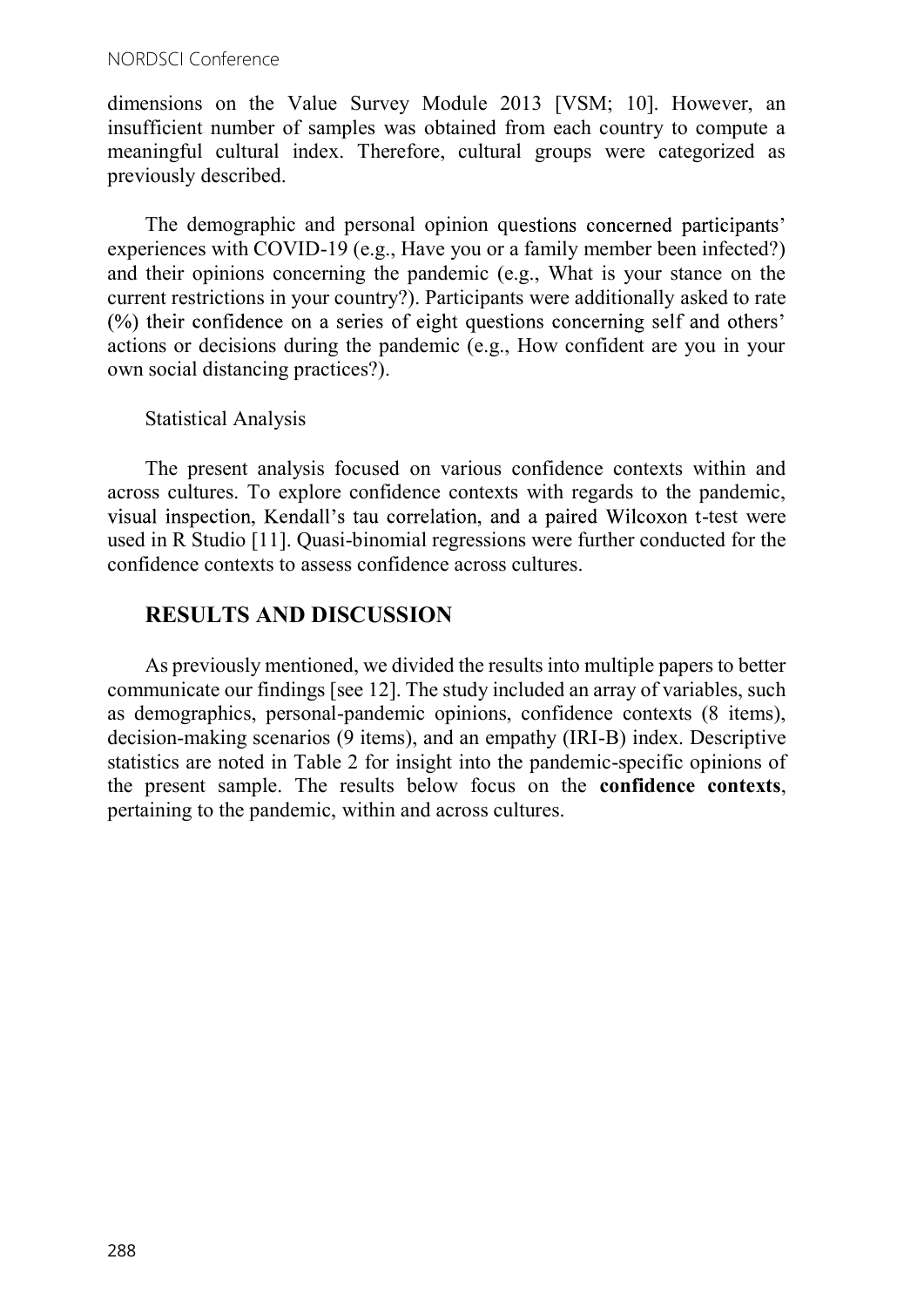Table 2. Descriptive data pertaining to participants' personal-pandemic opinions and behaviors.

| Source: Own source |
|--------------------|
|--------------------|

| <b>Restriction Stance</b>                    | $n$ (out of 561) |
|----------------------------------------------|------------------|
| Return to normal daily activities            | 47               |
| Return to normal daily activities, but self- | 190              |
| regulate                                     |                  |
| Remain under restrictions, but loosened      | 189              |
| Remain under the same restrictions           | 96               |
| Implement tighter restrictions               | 39               |
| <b>Infection Likelihood</b>                  |                  |
| very unlikely                                | 77               |
| somewhat unlikely                            | 150              |
| neither likely nor unlikely                  | 178              |
| somewhat likely                              | 116              |
| very likely                                  | 40               |
| <b>Health Consciousness</b>                  |                  |
| Not at all                                   | 23               |
| Seldom                                       | 40               |
| Sometimes                                    | 93               |
| Usually                                      | 217              |
| Very much                                    | 188              |
| <b>Media Factchecking</b>                    |                  |
| No, never                                    | 5                |
| No, seldom                                   | 19               |
| Sometimes                                    | 97               |
| Yes, usually                                 | 242              |
| Yes, always                                  | 198              |

Assumption Tests

Given the inherently non-normal nature of public opinion data, particularly for capped range dependent variables (e.g., 0-100), a quasi-binomial regression was used. Additional correlation analyses utilized the Kendall's tau method, considering the large sample size. A posteriori observation led to classification of the confidence contexts as self-relevant and other-relevant. When classified as such, the data violated normality,  $W = 0.952$ ,  $p < .001$ , as expected. Therefore, a paired Wilcoxon test was adopted.

#### Confidence in Context

During the survey development, confidence was included to focus on various individual aspects of behaviors and decision-making concerning the pandemic. Visual inspection during data analysis demonstrated a notable pattern across contexts when assessing the frequency of reported confidence (i.e., the number of people who reported 0-10% or 10-20% confidence; see Figure 1). The first, third, and fifth confidence contexts show a general left skewness, wherein the second,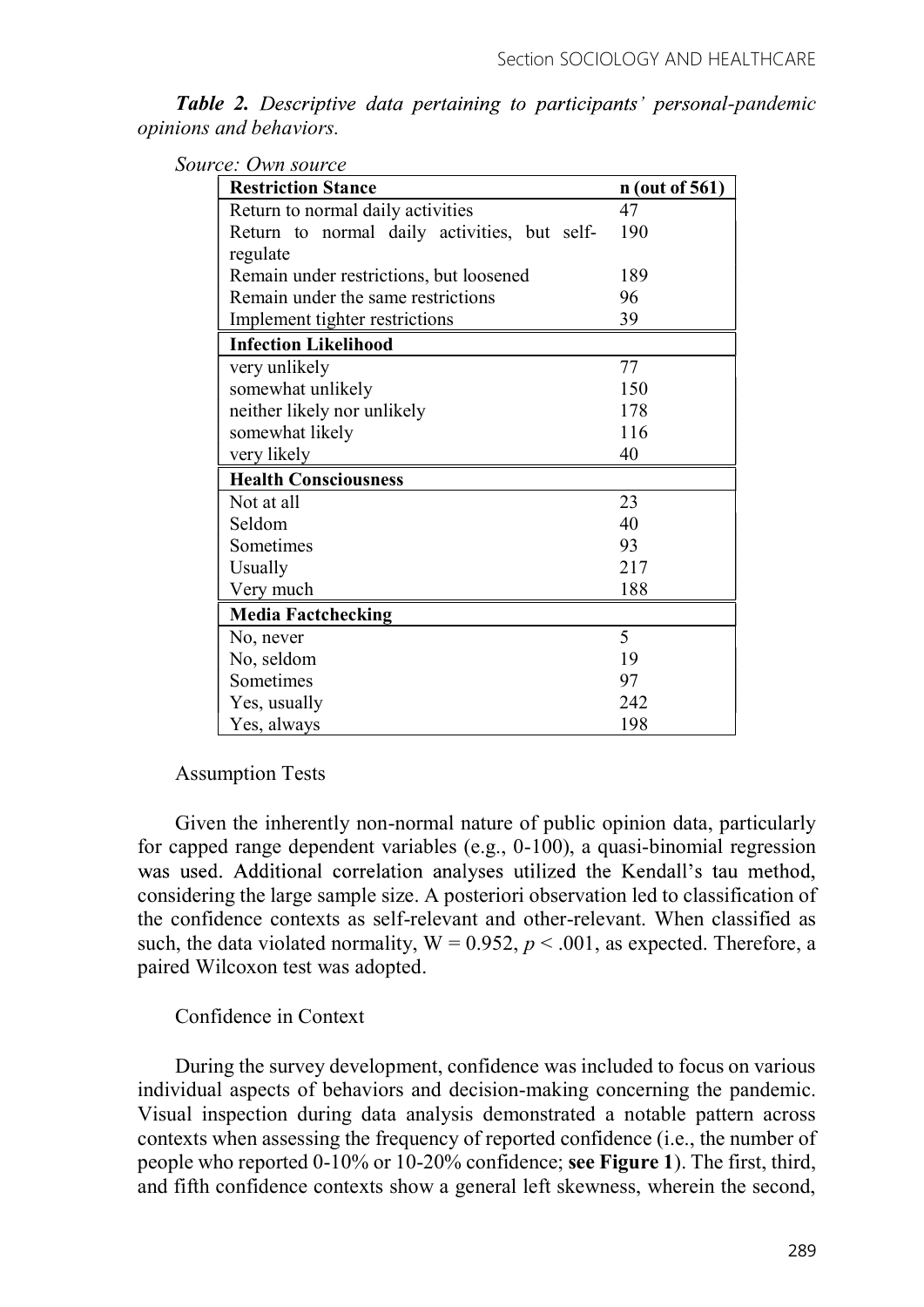fourth, sixth, and eighth contexts demonstrate a common trend toward a normal distribution. The seventh confidence context shows no specific spike in frequency distribution. Actions or judgements pertaining to the self are assessed in the first, third, fifth, and seventh concern (e.g., How confident are you in your own decision-making?). Despite the relatively flat curve in the seventh context, the wording of the context arguably qualifies the context as self. Further, actions and judgments of others are assessed in the second, fourth, sixth, and eighth confidence contexts (e.g., How confident are you in the social distancing practices of others?). These examples are the simplest and most evident form of this categorization (self vs. other), and the trend exists across each confidence context (see Table 3).

Fig. 1. The plot demonstrates the response frequency (in terms of density) of reported confidence for each confidence context. A trend is evident across the question types. Further inspection of the question phrasal revealed a trend of selfrelevant  $(C1, 3, 5, 7)$  and other-relevant  $(C2, 4, 6, 8)$  questions.



Source: Own source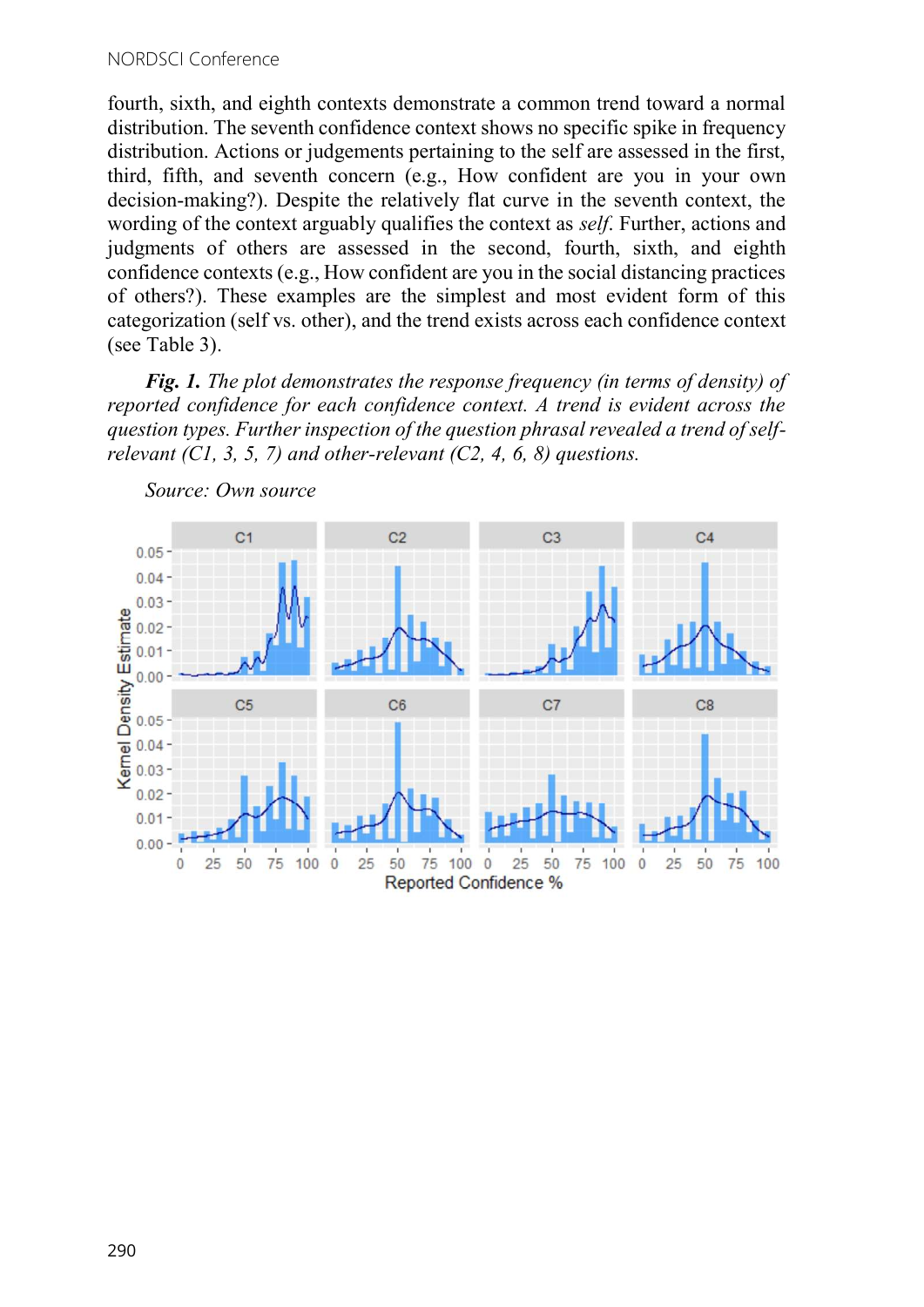Table 3. The categorization (self vs. other) of the confidence contexts used in the present study is shown. Contexts that are centered around one's own actions or judgements qualify as self, whereby contexts that are centered around the actions or judgments of others qualify as other. Clarification of each contexts' grouping is bolded.

| <b>Self</b>    |                                                                                        |
|----------------|----------------------------------------------------------------------------------------|
| C1             | How confident are you in your own decision-making?                                     |
| C <sub>3</sub> | How confident are you in your own social distancing practices?                         |
|                | How confident are you that your beliefs are the best course of action for your         |
| C <sub>5</sub> | country?                                                                               |
|                | How confident are you in the actions taken by <i>your country</i> concerning the       |
| C7             | pandemic?                                                                              |
| Other          |                                                                                        |
| C2             | How confident are you in the <i>media</i> you observe?                                 |
| C <sub>4</sub> | How confident are you in <i>others'</i> social distancing practices?                   |
| C6             | How confident are you that your beliefs are representative of <i>other's beliefs</i> ? |
|                | How confident are you in the actions taken by <i>other countries</i> concerning the    |
| C8             | pandemic?                                                                              |

Source: Own source

A correlation analysis further minimally supported this trend in which the self/other categorization remained, except for the seventh confidence context. Furthermore, some contexts also correlated across the classification groups, such as the second confidence context coinciding with each confidence context. To further understand the association and possible self/other classification between contexts, a paired Wilcoxon t-test revealed a statistical difference of reported confidence between the context's categorizations,  $V = 1626191$ ,  $p < .0001$ . From the contexts centered around the self, participants were significantly more likely to report higher confidence in their own actions, beliefs, or judgments (median = 80%) than questions centered around others' actions, beliefs, or judgments (median  $= 50\%$ ).

### Confidence across cultural groups

Culture largely modulates how one perceives the world, so we aimed to investigate cross-cultural differences of the confidence contexts. The present analysis investigated the reported confidence concerning self and others' behaviors and decision-making across the three groups, United States (US), Other Western countries (OW), and Non-Western countries (NW). Generally, the results yielded differences in reported confidence across cultures and contexts. Figure 2 depicts the group differences across all confidence contexts.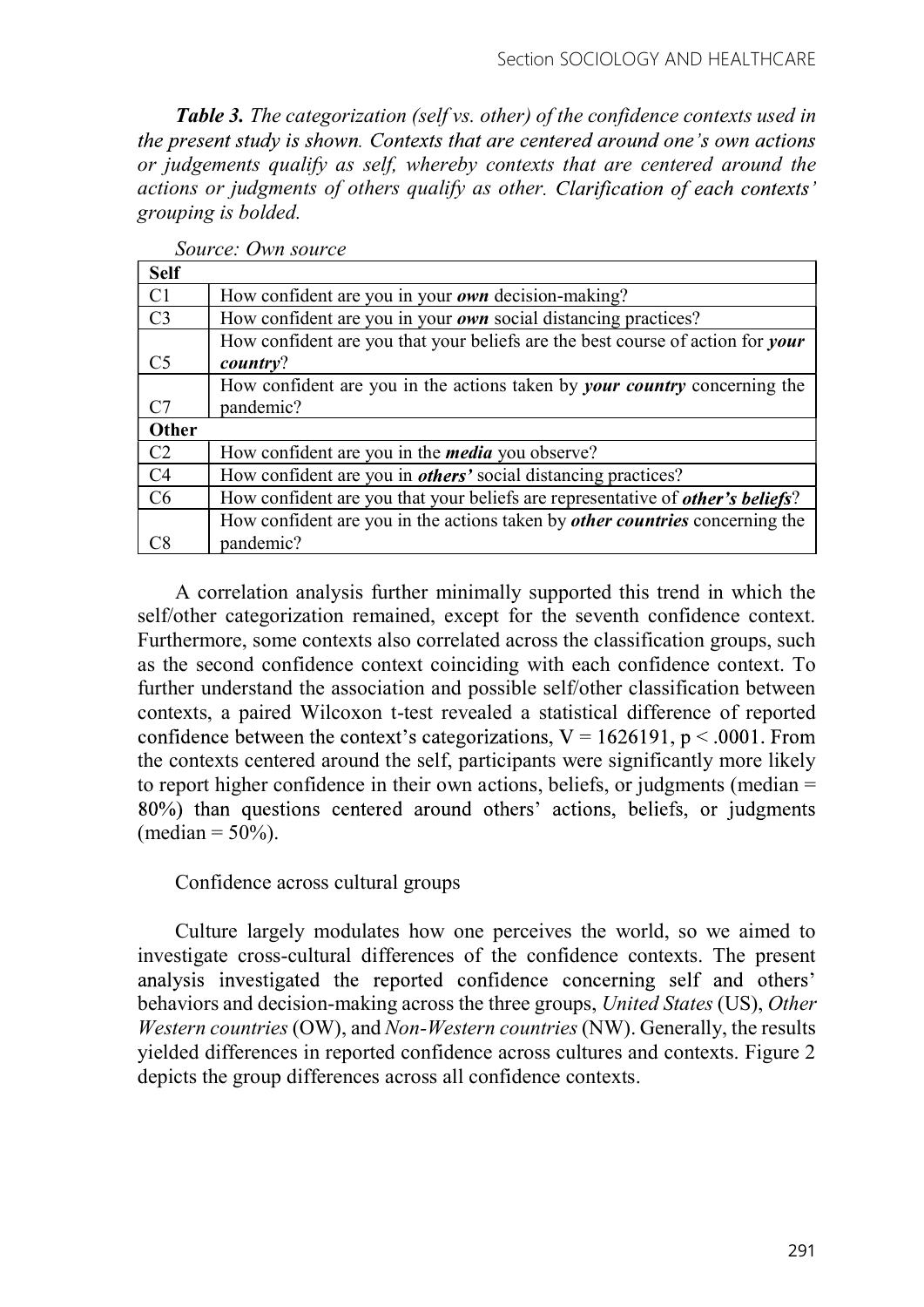Fig. 2. The plot demonstrates the mean reported confidence for each confidence context across the groups.





A quasi-binomial regression was conducted on each of the eight confidence contexts to assess cultural group differences. Percentage ratings (of confidence) were treated as proportions for the analysis, in which responses that were 0 or 1 were adjusted to fall within the proportional range using the following equation:  $x' = (x(N-1) + s) / N$  [13]. This equation corrects for values on the proportional bounds, where x' is the corrected value, x is the raw value, N is the sample size, and s is a constant between 0 and 1 [13]. The present study used a constant of  $0.5$ . The US group was treated as the baseline comparison group for the regression interpretation. Some respondents did not provide an appropriate answer type (e.g., missing words or words such as 'completely' that needed clarification). Because this was not the case across all confidence contexts, those with unfitting response types were treated as missing values and kept in the overall sample for analysis. Those with missing values for the given confidence context were excluded from only that regression. This method was to ensure the strength of the sample by maintaining responses from across cultures. The  $n$  used for each regression is reported.

#### "How confident are you in your own decision-making?"

This first confidence context yielded statistical differences between US respondents ( $M = 0.862$  [86.2%], SD = 0.12) and OW respondents ( $M = 0.791$ [79.1%],  $SD = 0.15$ ), as well as between US respondents and NW respondents (M  $= 0.81$  [81.0%], SD  $= 0.16$ ). Upon group differences, a follow-up model controlled for age and political position across cultural groups (Table 4). Age and political position were selected as demographic variables of interest upon inspection from a correlation matrix of the demographic variables. The reported confidence of US and NW respondents were no longer statistically different when controlling for these demographic variables. However, age elicited a notable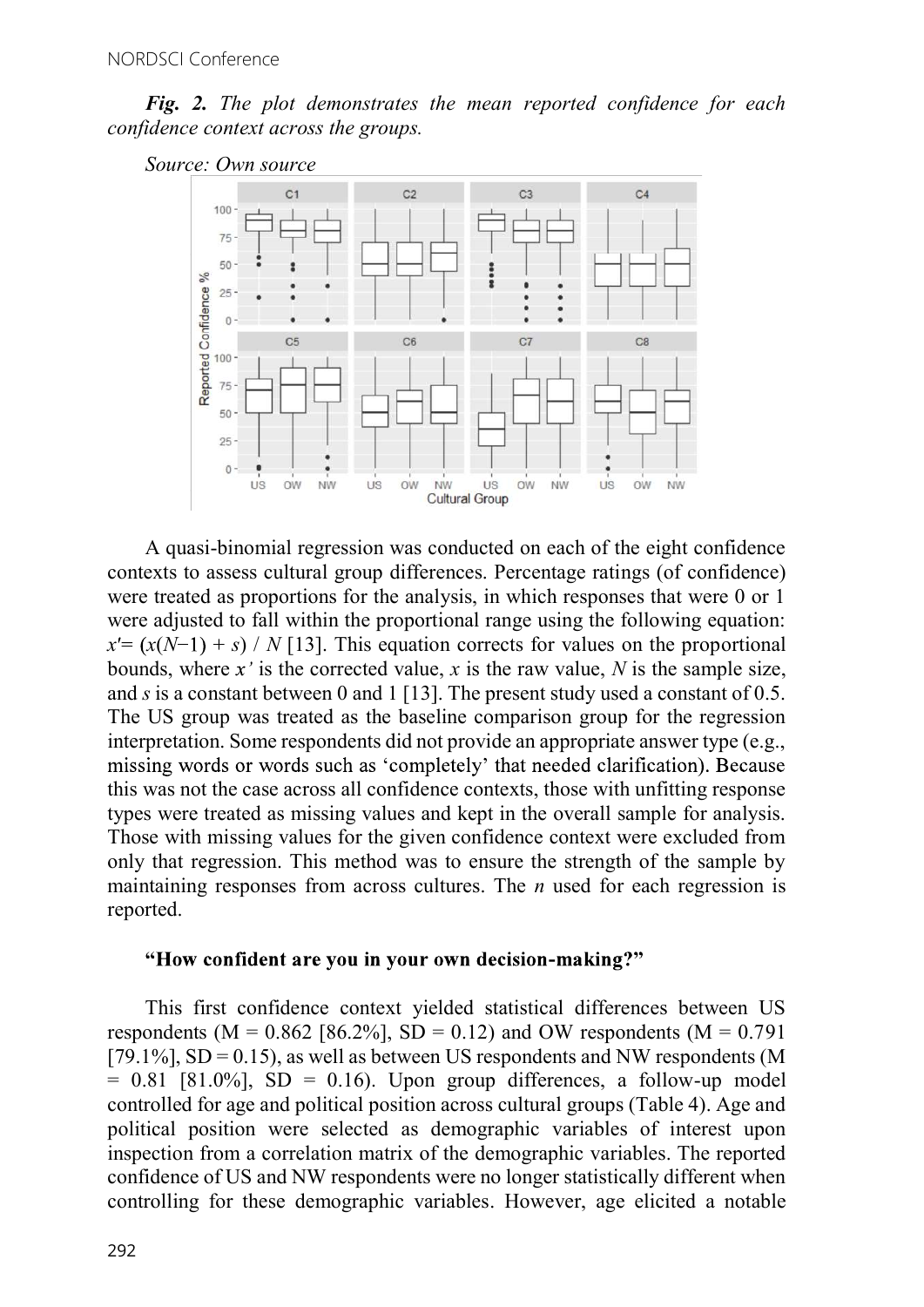influence on the regression, suggesting that it might be an underlying predictor for the context and within the NW group. Thus, the most prominent difference, even when controlling for influential demographic variables, is nested between US and OW respondents, with US respondents reporting greater confidence in their own decision-making than OW respondents. While reported confidence was also greater for US respondents compared to NW respondents, the difference was not statistically considerable once the demographic predictors were included.

#### "How confident are you in the media you consume?"

The second confidence context demonstrated no notable difference across cultural groups (US:  $M = 0.525$  [52.5%], SD = 0.24; OW:  $M = 0.544$  [54.4%];  $SD = 0.21$ ; NW:  $M = 0.557$  [55.7%],  $SD = 0.24$ ; Table X). Interestingly, this suggests media perspectives do not differ by cultural groups in the present sample. No follow-up regression was necessary to control for demographic variables, given no difference between cultural groups.

#### "How confident are you in your own social-distancing practices?"

The third confidence context statistically differed between cultural groups. The US respondents ( $M = 0.844$  [84.4%], SD = 0.15) reported greater confidence than OW respondents ( $M = 0.760$  [76.0%], SD = 0.19) and NW respondents (M  $= 0.796$  [79.6%], SD = 0.19). The follow-up regression demonstrated a driving effect of age, in which the effect of group difference statistically reduced for both the OW and NW levels in comparison to the US level. A statistical difference was still present between US and OW respondents. The effect of age suggests that confidence in our own social distancing, at least in the present study, increases with age. Older participants may take more responsibility to practice safe social distancing, and thus, their confidence in their own actions is increased. Additionally, this finding could be reflective of the toll the virus has taken on the elderly population.

#### "How confident are you in others' social distancing practices?"

The fourth confidence context demonstrated a similar outcome as the second confidence context. Neither OW (M =  $0.480$  [48.0%], SD = 0.20) nor NW (M = 0.492 [49.2%],  $SD = 0.25$  respondents statistically differed in reported confidence from US respondents ( $M = 0.451$  [45.1%], SD = 0.22). Despite the lack of statistically notable differences between OW and US respondents, NW respondents trended toward greater reported confidence in other's social distancing practices. A follow-up regression was conducted to investigate the extent to which age and political position influenced cultural group differences. The follow-up regression yielded differences between cultural groups and the US base level, in which age was marginally influential, and conservative respondents were more likely to report greater confidence compared to liberal respondents.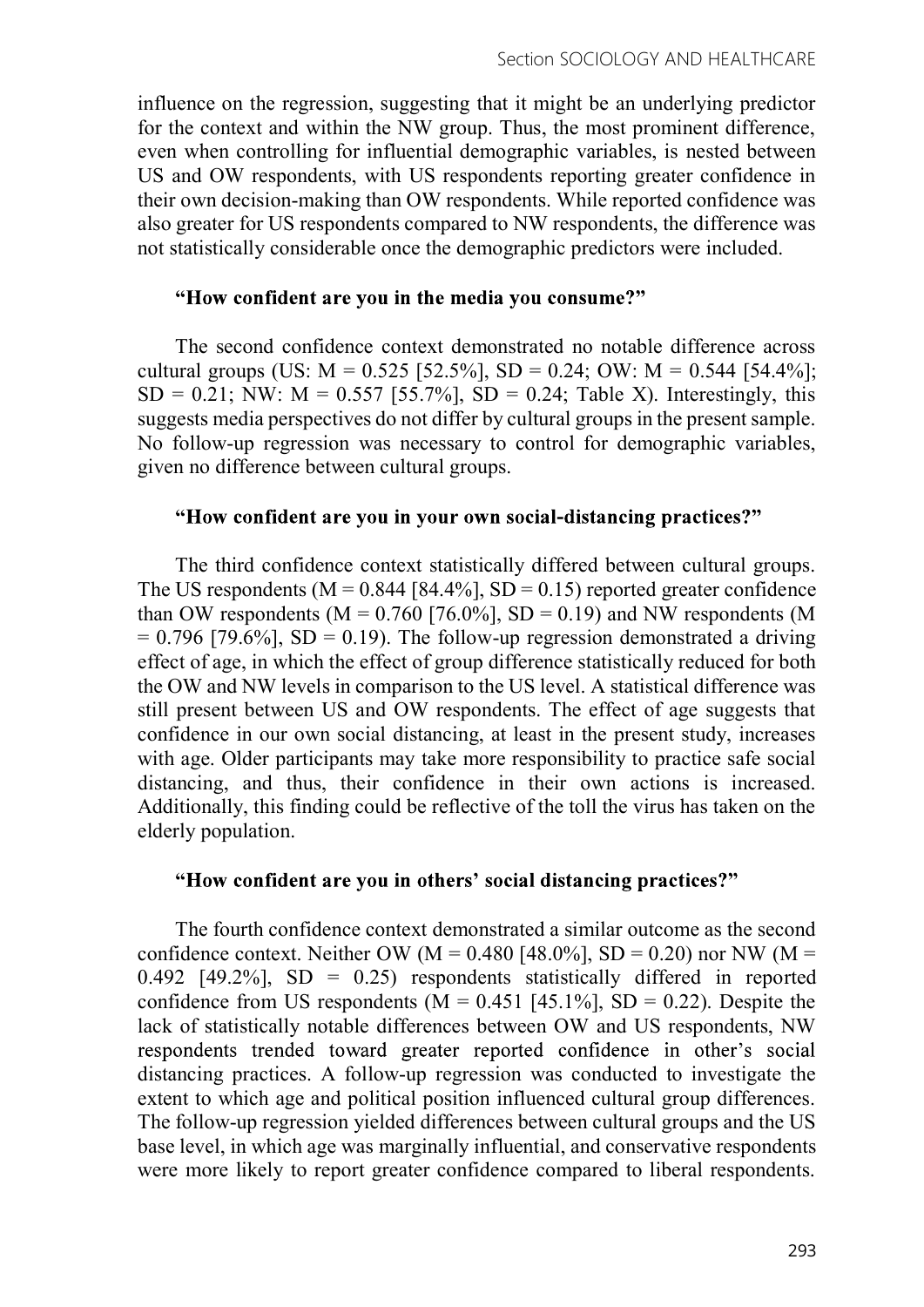This demonstrates that the demographic data is largely influential within the cultural groups, given the notable change in statistical outputs.

## "How confident are you that your beliefs are the best course of action for vour country?"

In the fifth confidence context, OW respondents  $(M = 0.689 \, [68.9\%], SD =$ 0.23) and NW respondents ( $M = 0.701$  [70.1%], SD = 0.24) reported greater confidence compared to US respondents ( $M = 0.634$  [63.4%], SD = 0.25). This suggests both OW and NW respondents were more confident that their beliefs were the best course of action for their countries, compared to US respondents who reported lesser confidence in that same belief. Further analysis indicated that group differences were greater when age mediated reported confidence, suggesting that confidence in one's own decisions and ego-centric beliefs about those decisions is mediated across the lifespan. Furthermore, the difference between the cultural groups was surprising, given that US respondents indicated less confidence that their beliefs represented the best course of action for the United States. This contradicts the previous results (i.e., C1: How confident are you in your own decision-making) where US respondents displayed greater confidence in their own decision-making. Such conflicting findings may demonstrate uncertainty.

"How confident are you that your beliefs are representative of other's beliefs?"

In the sixth confidence context, OW ( $M = 0.553$  [55.3%], SD = 0.23) and NW ( $M = 0.543$  [54.3%], SD = 0.25) respondents were, on average, significantly more confident than US respondents ( $M = 0.489$  [48.9%], SD = 0.23), indicating that US respondents reported less confidence that their own beliefs were representative of others than the other cultural groups. Further analysis indicated that cultural differences in reported confidence remained, despite age being a mediating factor of reported confidence.

## "How confident are you in the actions taken by your country concerning the pandemic?"

In the seventh confidence context, a considerable difference in reported confidence existed between the US and the other cultural groups. US respondents  $(M = 0.362$  [36.2%], SD = 0.23) reported markedly lower confidence in the actions taken by their country compared to OW ( $M = 0.601$  [60.1%], SD = 0.27) and NW ( $M = 0.573$  [57.3%], SD = 0.27) respondents. The follow-up regression indicated an influential effect of political position, while cultural group differences remained. Specifically, conservative respondents were more likely to report greater confidence in their country's actions than liberal respondents.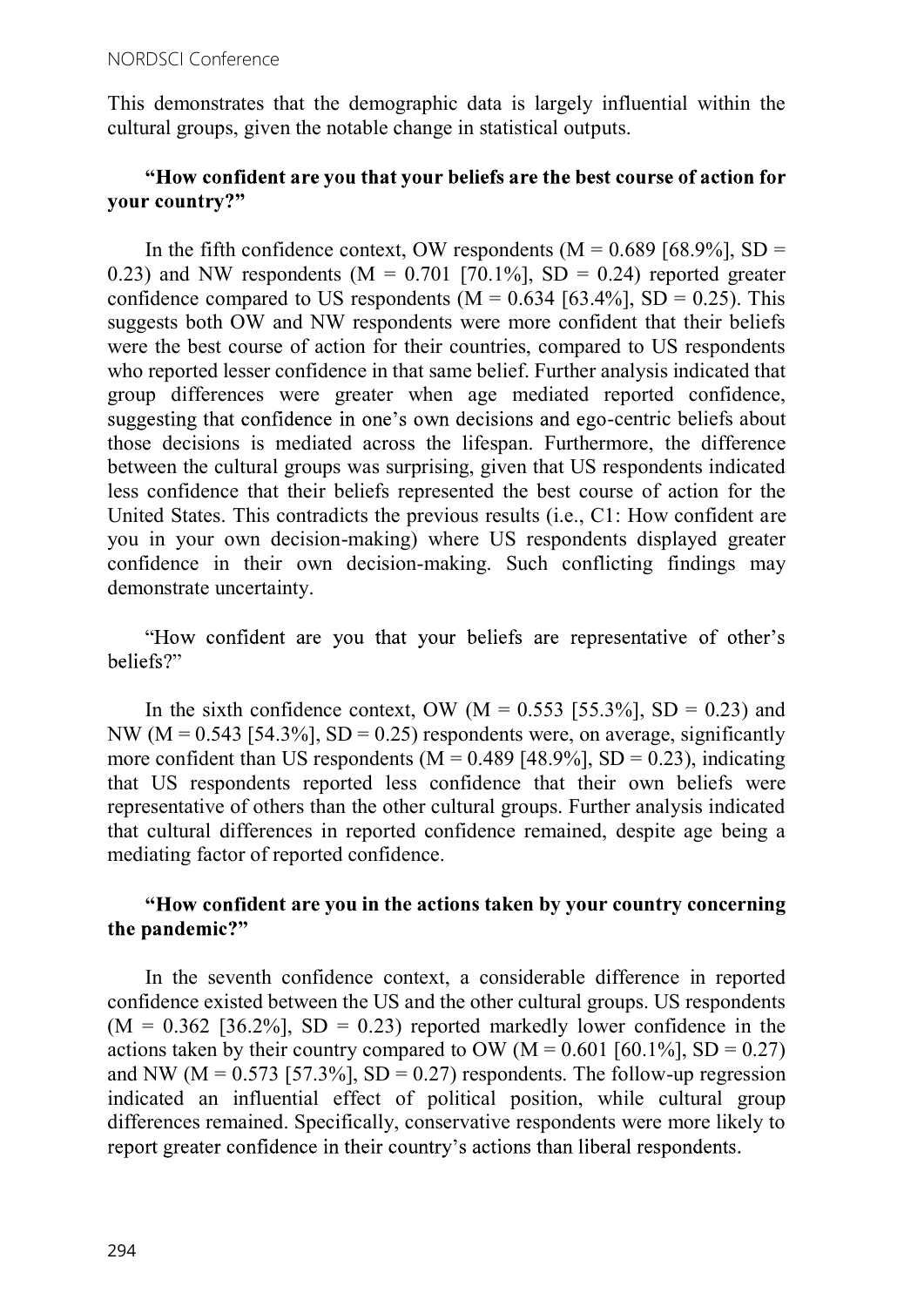### "How confident are you in the actions taken by other countries concerning the pandemic?"

The eighth confidence context revealed reported confidence was notably average, given the confidence reported in their own countries. Reported confidence was similar across cultural groups, with a statistical difference between US (M = 0.586 [58.6%], SD = 0.21) and OW (M = 0.523 [52.3%], SD = 0.24) respondents. No statistical difference in confidence existed between US and NW ( $M = 0.549$  [54.9%], SD = 0.24) respondents. A follow-up regression was conducted to assess possible covariates acting on the relationship between the US and OW cultural groups. This regression yielded an effect of age and political position, in which accounting for demographic variables elicited an underlying statistical difference between the US and NW cultural groups. Importantly, the results from this regression are not reflective of the previous confidence context concerning the actions taken by one's own country. This finding suggests that while respondents felt somewhat confident (or somewhat not confident in the case of US respondents) in the actions taken by their own country to combat the pandemic, all groups were not necessarily confident or lacking confidence concerning the actions taken by other countries. Such findings emphasize the degree of uncertainty present in the pandemic, which is seemingly evident through our own confidence judgements and beliefs.

Table 4. The table reports the coefficient estimate, p-value, odds ratio, and confidence interval for all regression models. Bolded p-values are significant. The US group and politically liberal are base levels for categorical comparisons. Rows shaded grey indicate the initial model comparing groups. Rows shaded white indicate the follow-up model comparing groups while accounting for age and political position.

| C1<br>$n = 557$               | Coefficient<br><b>Estimate</b> | $p-$<br>value | <b>Odds</b><br>Ratio | 95% CI               |
|-------------------------------|--------------------------------|---------------|----------------------|----------------------|
| Other<br>Western<br>countries | $-0.502$                       | $\sim .0001$  | 0.605                | [0.492,<br>$0.745$ ] |
| Non-Western<br>countries      | $-0.381$                       | < .001        | 0.682                | [0.552,<br>$0.842$ ] |
| Other<br>Western<br>countries | $-0.315$                       | .006          | 0.730                | [0.584,<br>0.912     |
| Non-Western<br>countries      | $-0.193$                       | 0.108         | 0.824                | [0.652,<br>1.043]    |
| Age                           | 0.014                          | $-.001$       | 1.014                | [1.006,<br>1.022]    |
| Politically neutral           | 0.033                          | .732          | 1.033                | [0.856,<br>1.2471    |
| Politically<br>conservative   | 0.187                          | .137          | 1.206                | [0.942,<br>1.542]    |
| C <sub>2</sub><br>$n = 557$   |                                |               |                      |                      |

Source: Own source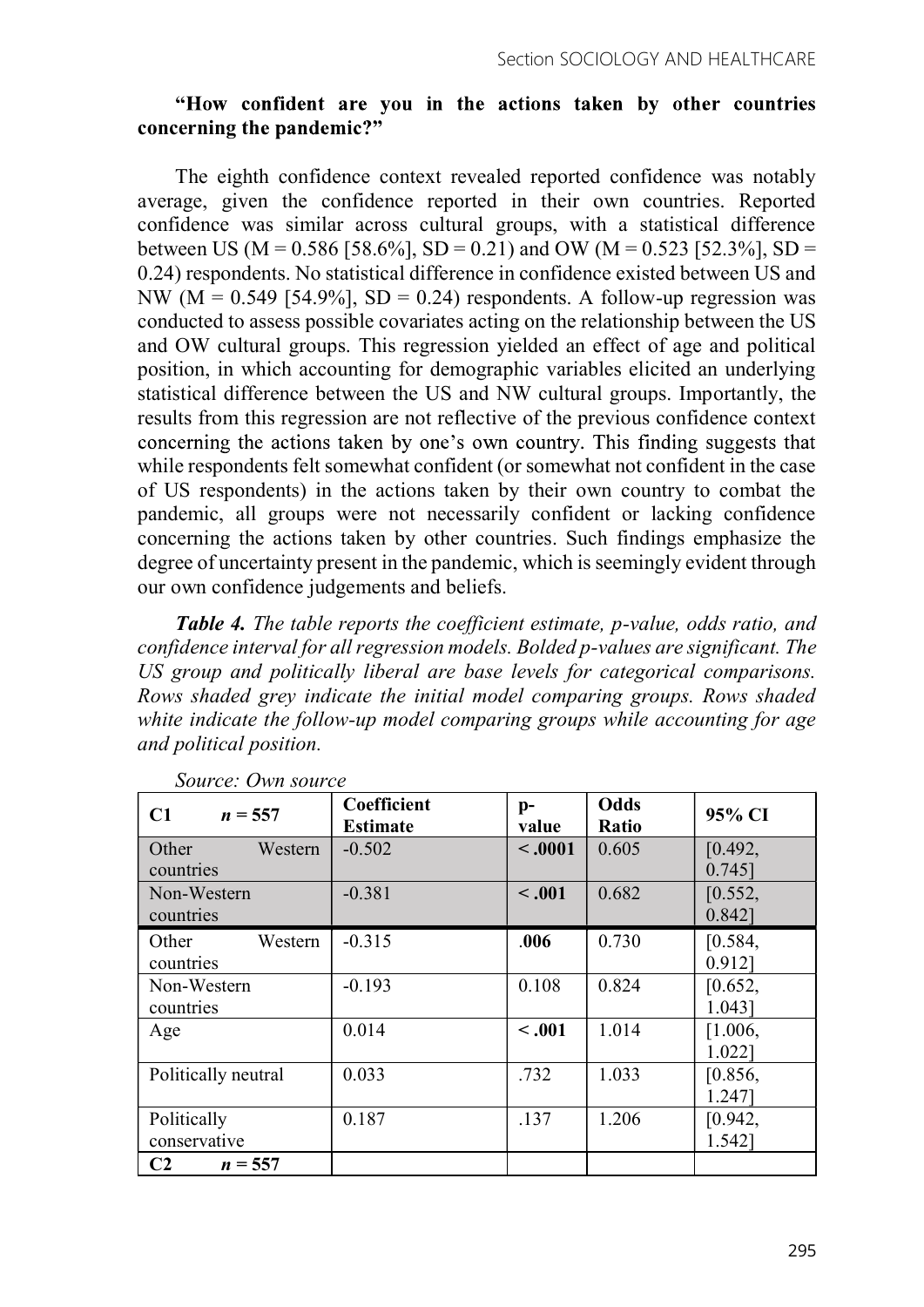| Other<br>Western              | 0.077    | .424       | 1.080 | [0.894,              |
|-------------------------------|----------|------------|-------|----------------------|
| countries                     |          |            |       | 1.306]               |
| Non-Western                   | 0.128    | .188       | 1.136 | [0.940,              |
| countries                     |          |            |       | 1.374]               |
| C3<br>$n = 557$               |          |            |       |                      |
| Western<br>Other              | $-0.532$ | $-.0001$   | 0.587 | [0.467,              |
| countries<br>Non-Western      | $-0.325$ | $\leq .01$ | 0.722 | $0.737$ ]<br>[0.571, |
| countries                     |          |            |       | $0.913$ ]            |
| Other<br>Western              | $-0.314$ | .011       | 0.730 | [0.573,              |
| countries                     |          |            |       | 0.934]               |
| Non-Western                   | $-0.101$ | 0.446      | 0.904 | [0.573,              |
| countries                     |          |            |       | 0.932]               |
| Age                           | 0.019    | $-.001$    | 1.019 | [1.010,              |
|                               |          |            |       | 1.027]               |
| Politically neutral           | $-0.008$ | .937       | 0.992 | [0.804,              |
|                               |          |            |       | 1.223]               |
| Politically                   | $-0.086$ | .514       | 0.917 | [0.708,              |
| conservative                  |          |            |       | 1.189]               |
| C4<br>$n = 556$               |          |            |       |                      |
| Other<br>Western              | 0.117    | .214       | 1.124 | [0.935,              |
| countries<br>Non-Western      | 0.164    | .081       | 1.179 | 1.352]<br>[0.980,    |
| countries                     |          |            |       | 1.417]               |
| Other<br>Western              | 0.222    | .032       | 1.249 | [1.020,              |
| countries                     |          |            |       | 1.529]               |
| Non-Western                   | 0.281    | .009       | 1.325 | [1.073,              |
| countries                     |          |            |       | 1.636]               |
| Age                           | 0.006    | .089       | 1.006 | [0.999,              |
|                               |          |            |       | 1.012]               |
| Politically neutral           | 0.012    | .891       | 1.012 | [0.849,              |
|                               |          |            |       | 1.208]               |
| Politically                   | 0.316    | .004       | 1.372 | [1.108,              |
| conservative                  |          |            |       | 1.699]               |
| C5<br>$n = 555$               |          |            |       |                      |
| Other<br>Western              | 0.249    | .029       | 1.283 | [1.027,              |
| countries                     |          |            |       | 1.602]               |
| Non-Western<br>countries      | 0.305    | $\leq .01$ | 1.357 | [1.084,<br>1.698]    |
|                               |          |            |       |                      |
| Western<br>Other<br>countries | 0.385    | $\leq .01$ | 1.470 | [1.151,<br>1.878]    |
| Non-Western                   | 0.490    | $-.001$    | 1.633 | [1.262,              |
| countries                     |          |            |       | 2.113]               |
| Age                           | 0.009    | .032       | 1.009 | [1.001,              |
|                               |          |            |       | 1.016]               |
| Politically neutral           | $-0.165$ | .132       | 0.848 | [0.684,              |
|                               |          |            |       | $1.051$ ]            |
| Politically                   | 0.065    | .632       | 1.067 | [0.819,              |
| conservative                  |          |            |       | 1.388]               |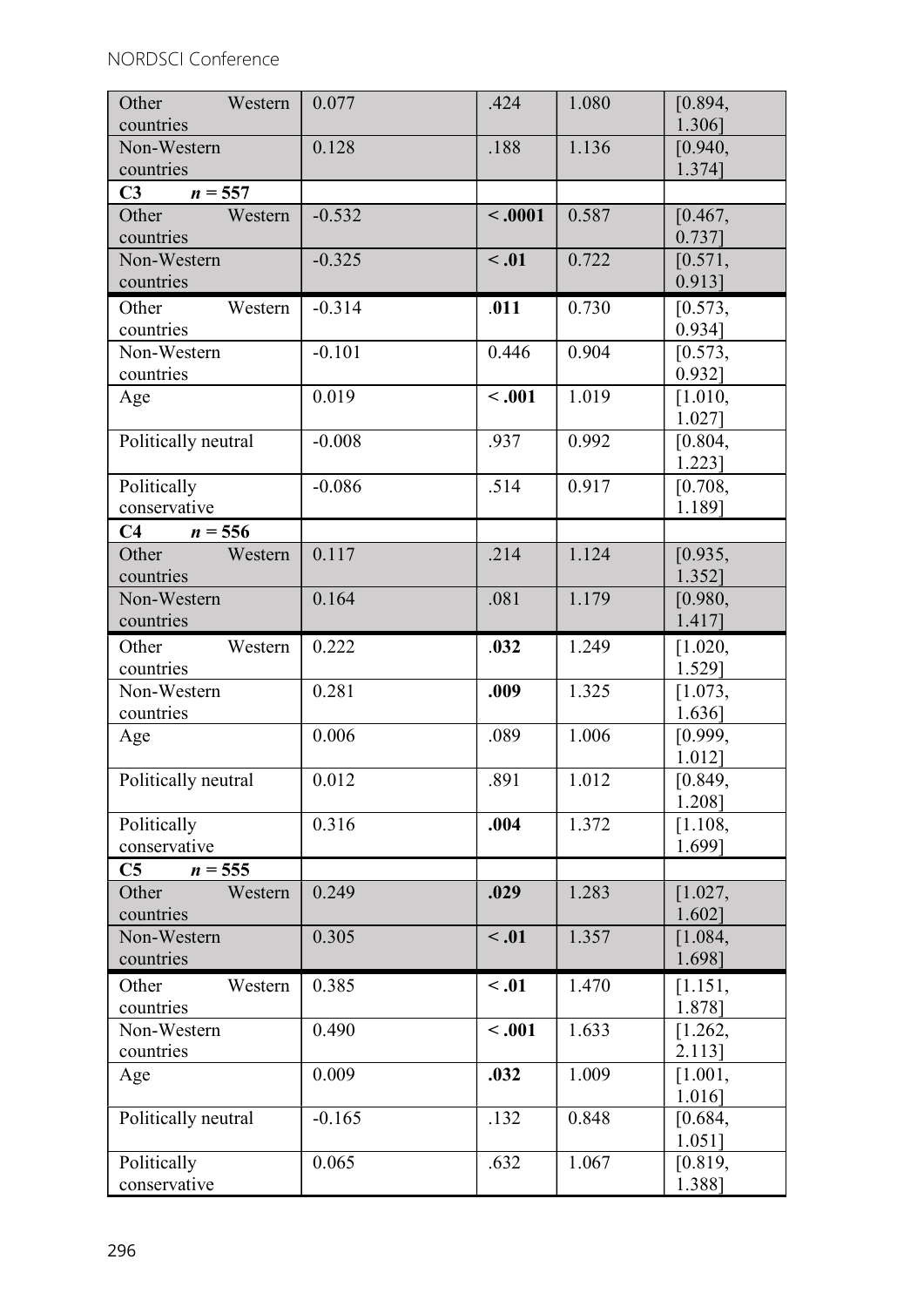| C6<br>$n = 557$     |          |            |       |                   |
|---------------------|----------|------------|-------|-------------------|
| Western<br>Other    | 0.258    | $\leq .01$ | 1.294 | [1.066,           |
| countries           |          |            |       | 1.572]            |
| Non-Western         | 0.219    | .028       | 1.245 | [1.024,           |
| countries           |          |            |       | 1.512]            |
| Other<br>Western    | 0.370    | < .001     | 1.448 | [1.169,           |
| countries           |          |            |       | 1.795]            |
| Non-Western         | 0.344    | $\leq .01$ | 1.409 | [1.126,           |
| countries           | 0.007    | .031       | 1.007 | 1.762]<br>[1.001, |
| Age                 |          |            |       | 1.014]            |
| Politically neutral | $-0.017$ | .856       | 0.983 | [0.815,           |
|                     |          |            |       | 1.185]            |
| Politically         | 0.117    | .314       | 1.124 | [0.895,           |
| conservative        |          |            |       | $1.411$ ]         |
| C7<br>$n = 557$     |          |            |       |                   |
| Other<br>Western    | 0.978    | $-.0001$   | 2.653 | [2.129,           |
| countries           |          |            |       | 3.306]            |
| Non-Western         | 0.863    | $-.0001$   | 2.369 | [1.902,           |
| countries           |          |            |       | 2.951]            |
| Other<br>Western    | 1.050    | $-.0001$   | 2.858 | [2.239,           |
| countries           |          |            |       | 3.648]            |
| Non-Western         | 0.964    | $-.0001$   | 2.622 | [2.035,           |
| countries           |          |            |       | 3.379]            |
| Age                 | 0.003    | .515       | 1.003 | [0.995,           |
| Politically neutral | $-0.055$ | .610       | 0.947 | 1.010]            |
|                     |          |            |       | [0.767,<br>1.168] |
| Politically         | 0.296    | .025       | 1.345 | [1.039,           |
| conservative        |          |            |       | 1.740]            |
| C8<br>$n = 557$     |          |            |       |                   |
| Western<br>Other    | $-0.252$ | .010       | 0.777 | [0.641,           |
| countries           |          |            |       | 0.941]            |
| Non-Western         | $-0.151$ | .124       | 0.860 | [0.709,           |
| countries           |          |            |       | 1.042]            |
| Western<br>Other    | $-0.361$ | < .001     | 0.697 | [0.564,           |
| countries           |          |            |       | 0.860]            |
| Non-Western         | $-0.255$ | .024       | 0.775 | [0.622,           |
| countries           |          |            |       | $0.966$ ]         |
| Age                 | $-0.007$ | .054       | 0.994 | [0.987,           |
|                     |          |            |       | 1.000]            |
| Politically neutral | $-0.073$ | .437       | 0.930 | [0.774,           |
|                     |          |            |       | 1.117]            |
| Politically         | $-0.282$ | .013       | 0.754 | [0.604,           |
| conservative        |          |            |       | 0.941]            |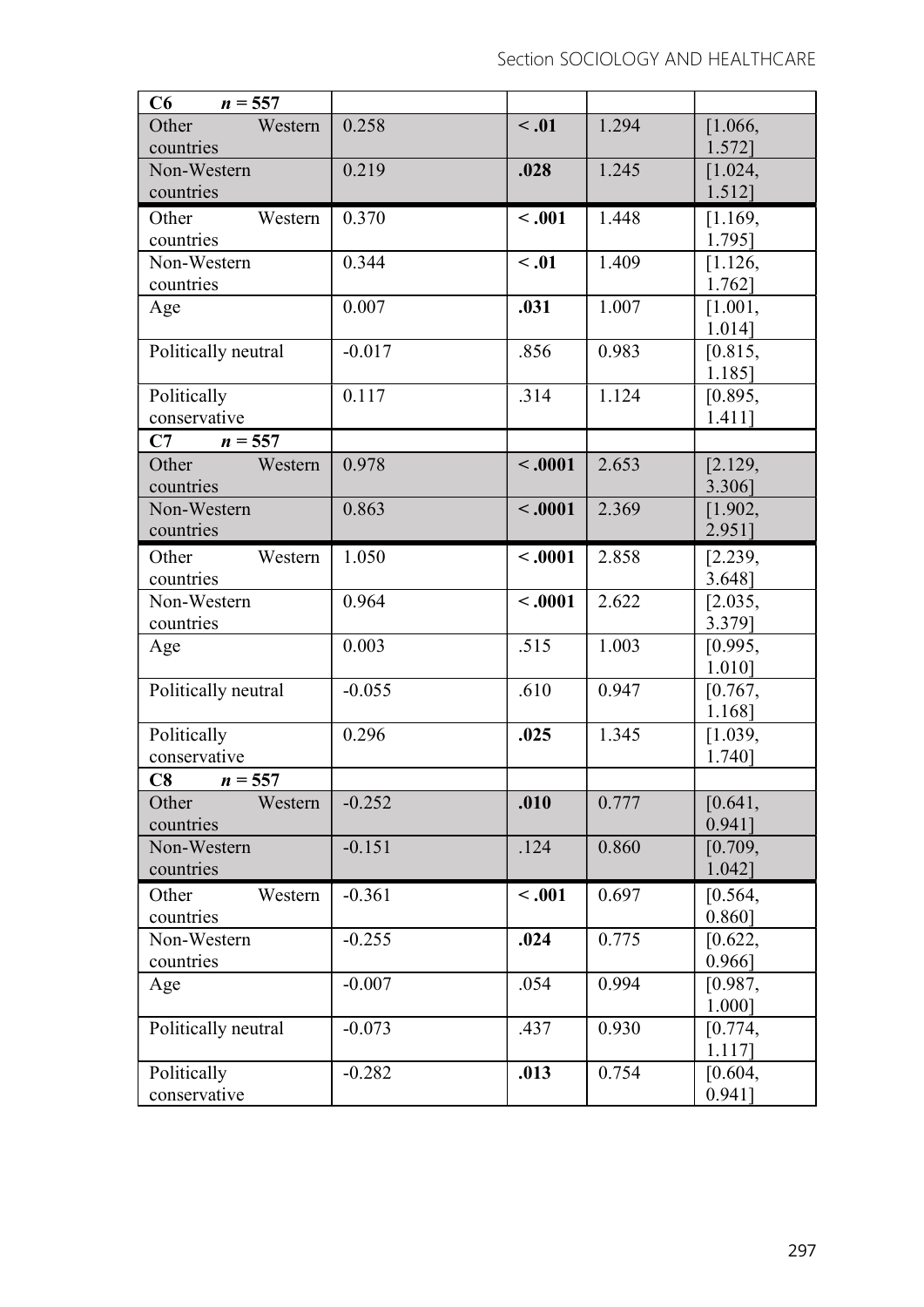## GENERAL DISCUSSION

Considerable differences in reported confidence in the scope of the pandemic exist with respect to self and others' thinking and behavior. The data revealed that participants reported increased confidence when asked about their own behaviors compared to others' behaviors. When participants were asked about confidence in their *own* decision-making  $(C1)$  and social distancing  $(C3)$  this finding was particularly evident. Further, when asked about their own beliefs with respect to their country, this finding was to a lesser effect though still present (C5). However, when asked about confidence in the actions taken by their own country, this was not the case  $(C7)$ . This may partially be explained under the cross-cultural investigation. The visual inspection and regression model indicate a large difference in reported confidence with US respondents reporting significantly lower confidence than OW or NW respondents. Such a finding is plausible considering the political climate during the presidential election of the United States in mid to late 2020, paired with the demographic evidence indicating that over half of our US sample identified as politically liberal (57%). Self-confidence in decision-making and social distancing also differed across cultural groups. While all cultural groups reported relatively increased confidence in their own decision-making and social distancing, US respondents reported particularly increased confidence. Such increased confidence reported by the US sample demonstrates a sense of superiority often displayed by the United States [14]. This finding may be linked to the unique sense of pride and freedom associated with the American identity [15]. Future research also should further investigate whether this increased confidence is related to American's sense of nationalism.

Conversely, reported confidence for others' actions and decision-making was rather average across confidence contexts. However, some differentiation, although minute, was still present when assessed across cultures. Most interestingly, media confidence (C2) was the only context that did not differ across cultures. This result suggests a general hesitancy across the globe when considering information from the media. We were unable, however, to address the intertwined nature of media censorship and governmental persuasion over the media that is actively present in many countries.

We do not intend to draw conclusions due to the lack of existing literature on confidence in behaviors and decision-making and the unprecedented nature of the pandemic. Rather, the present study emphasizes the relevance of confidence as it underlies pandemic behaviors. Particularly, confidence appears to be an important modulator that drives individuals' thinking and actions during the pandemic. Such confidence seemingly differs across cultures. Future research should investigate the confidence in self and others across broader settings. Research could also investigate the extent of the cultural differentiation by narrowing the definition of culture by selecting specific countries that differ on cultural scales, such as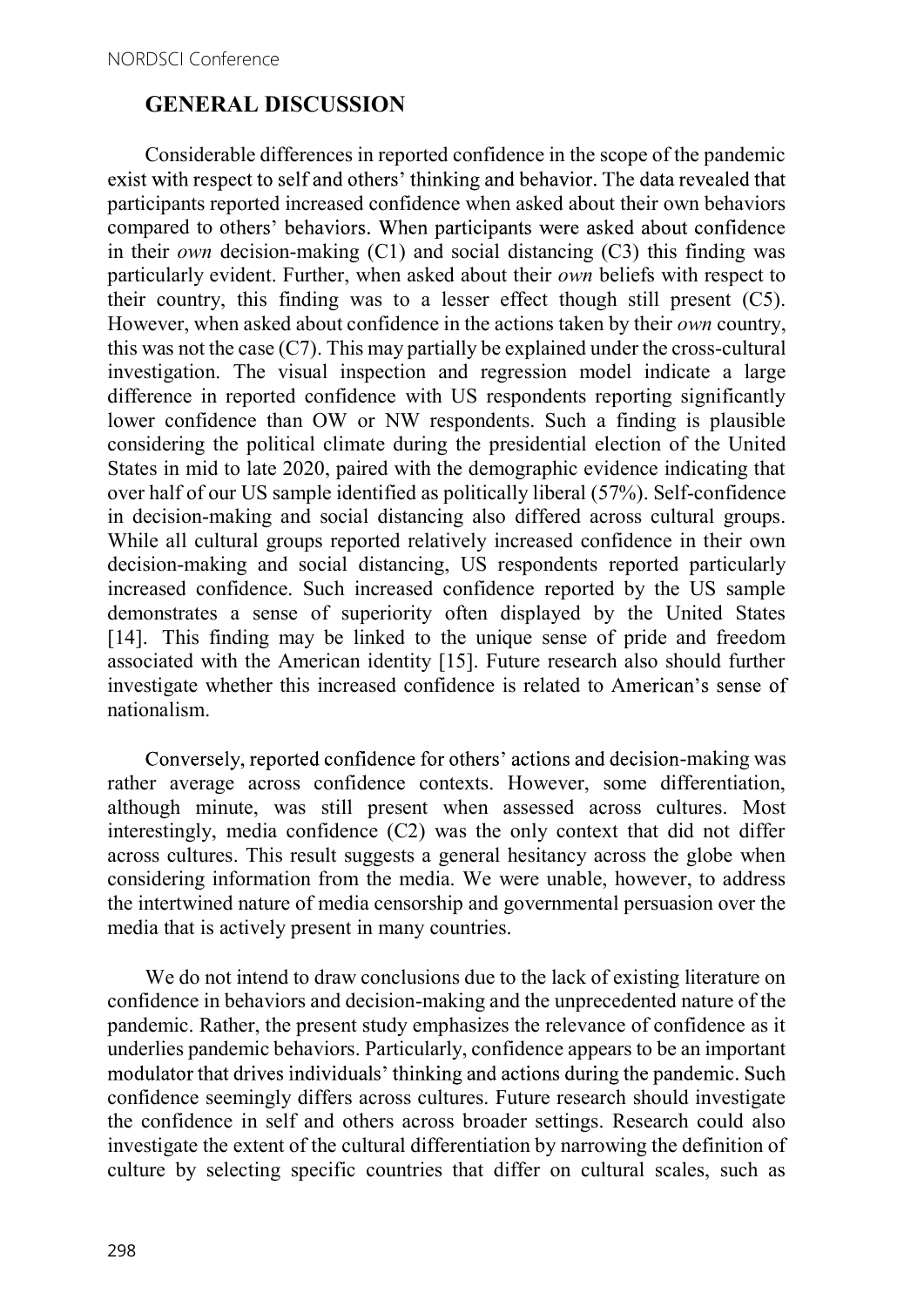individualism. Such additional investigations will allow future researchers to begin drawing sound conclusions, given these preliminary findings.

## **CONCLUSION**

The present study aimed to explore confidence as a modulating factor on pandemic behaviors and decision-making. Our findings demonstrate distinct differences in reported confidence, particularly with regards to self-relevant thinking and actions, as compared to others-relevant thinking and actions. This study also revealed the intertwined relationship that politics and governmental influence have on confidence, such as through the media and executive decisionmaking. Evidence also exists for cross-cultural differences in confidence concerning pandemic actions. Further, these cultural differences should be explored outside of the pandemic context to develop a comprehensive understanding of the influence of confidence in behavioral decision-making. Additionally, US respondents reported greater self-confidence, which may be linked to the identity and cultural perception some Americans hold. To allow for proper inferences, these findings should be further investigated with stringent cultural groups. Taken together, the evidence suggests that confidence is a relevant component driving our behaviors and decision-making, specifically regarding the pandemic. Such findings provide preliminary evidence to be expounded upon in future work.

# ACKNOWLEDGEMENTS

We would like to thank our colleagues, Marko Bierlich, Katja Bierlich, Daniele Bovo, Dalal A. Ghanim, Marta Robles, Milvia Rodriguez, Sophia Sander, Ebru Ecem Tavacioglu, and Gizem Vural, who assisted in translating the surveys, as well as The Chicago School of Professional Psychology for their financial support.

## **REFERENCES**

[1] Grimaldi P., Lau H., Basso M.A., There are things that we know that we know, and there are things that we do not know we do not know: Confidence in decision-making, Neuroscience and biobehavioral reviews, vol. 55, pp 88-97, 2015.

[2] Miller D.J., Spengler E.S., Spengler P.M., A meta-analysis of confidence and judgment accuracy in clinical decision making, Journal of counseling psychology, vol. 62/issue 4, pp 553-567, 2015.

[3] Sniezek J.A., Groups under uncertainty: An examination of confidence in group decision making, Organizational Behavior and Human Decision Processes, vol. 52/issue 1, pp 124-155, 1992.